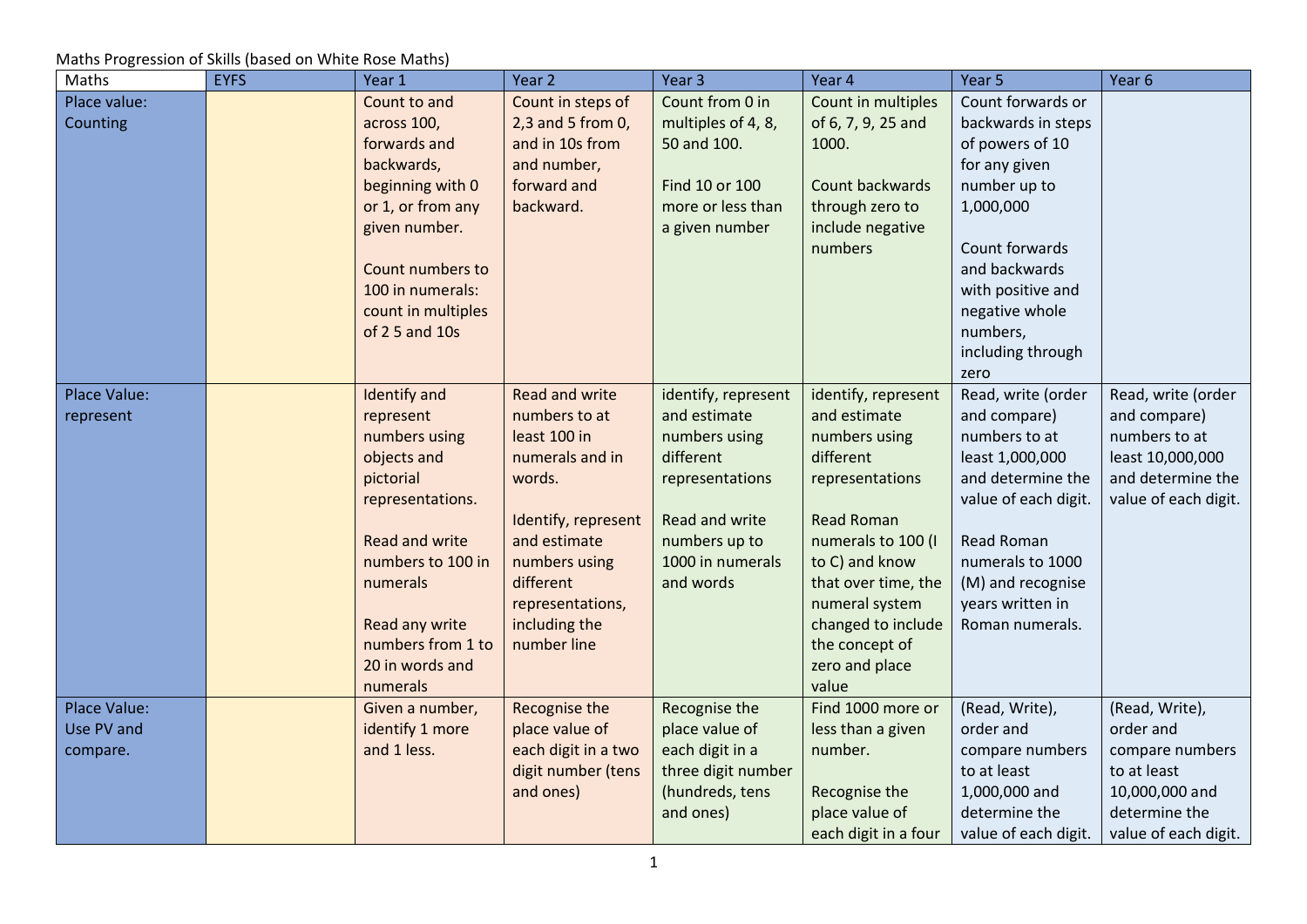|                                                                  |                                                                                                                                                                                                 | Compare and<br>order numbers<br>from 0 up to 100;<br>$use \leq and = signs$                                                                                                                               | Compare and<br>order numbers up<br>to 1000                                                      | digit number<br>(thousands,<br>hundreds, tens<br>and ones)<br>Compare and<br>order numbers<br>beyond 1000                                                                              |                                                                                                                                                                                                                                             |                                                                                                                                                                                                                         |
|------------------------------------------------------------------|-------------------------------------------------------------------------------------------------------------------------------------------------------------------------------------------------|-----------------------------------------------------------------------------------------------------------------------------------------------------------------------------------------------------------|-------------------------------------------------------------------------------------------------|----------------------------------------------------------------------------------------------------------------------------------------------------------------------------------------|---------------------------------------------------------------------------------------------------------------------------------------------------------------------------------------------------------------------------------------------|-------------------------------------------------------------------------------------------------------------------------------------------------------------------------------------------------------------------------|
| Place value:<br><b>Problems and</b><br>rounding                  |                                                                                                                                                                                                 | Use place value<br>and number facts<br>to solve problems                                                                                                                                                  | Solve number<br>problems and<br>practical problems<br>involving these<br>ideas                  | Round any<br>number to the<br>nearest 10, 100 or<br>1000.<br>Solve number and<br>practical problems<br>that involve all of<br>the above with<br>increasingly large<br>positive numbers | Interpret negative<br>numbers in<br>context.<br>Round any<br>number up to<br>1,000,000 to the<br>nearest 10, 100,<br>1000, 10,000 and<br>100,000.<br>Solve number<br>problems and<br>practical problems<br>that involve all of<br>the above | Round any whole<br>number to a<br>requires degree of<br>accuracy.<br>Use negative<br>numbers in<br>context, and<br>calculate intervals<br>across zero.<br>Solve number<br>problems that<br>involve all of the<br>above. |
|                                                                  |                                                                                                                                                                                                 |                                                                                                                                                                                                           | Addition and subtraction                                                                        |                                                                                                                                                                                        |                                                                                                                                                                                                                                             |                                                                                                                                                                                                                         |
| <b>Addition and</b><br>subtraction:<br>Recall, represent,<br>Use | Read, write and<br>interpret<br>mathematical<br>statements<br>involving addition<br>$(+)$ , subtraction $(-)$<br>and equals $(=)$<br>signs.<br>Represent ant use<br>number bonds and<br>related | <b>Recall and use</b><br>addition and<br>subtraction facts<br>to 20 fluently, and<br>derive and use<br>related facts up to<br>100.<br>Show that addition<br>of two numbers<br>can be done in any<br>order | estimate the<br>answer to a<br>calculation and<br>use inverse<br>operations to<br>check answers | estimate and use<br>inverse operations<br>to check answers<br>to a calculation.                                                                                                        | use rounding to<br>check answers to<br>calculations and<br>determine in the<br>context of a<br>problem levels of<br>accuracy                                                                                                                |                                                                                                                                                                                                                         |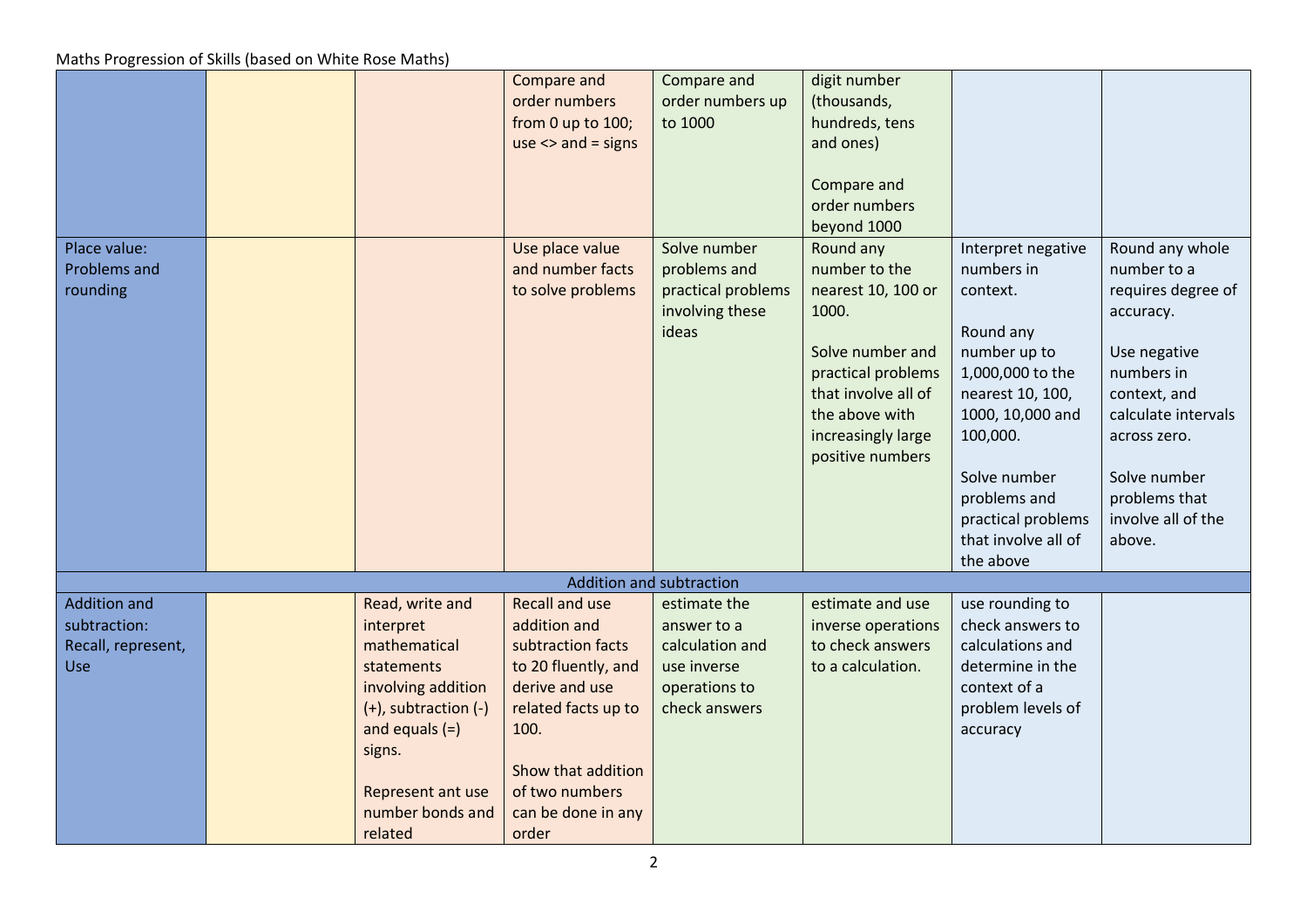|                         | subtraction facts<br>within 20 | (Commutative)                         |                             |                      |                    |                              |
|-------------------------|--------------------------------|---------------------------------------|-----------------------------|----------------------|--------------------|------------------------------|
|                         |                                | and subtraction of<br>one number from |                             |                      |                    |                              |
|                         |                                | another cannot.                       |                             |                      |                    |                              |
|                         |                                |                                       |                             |                      |                    |                              |
|                         |                                | Recognise and use                     |                             |                      |                    |                              |
|                         |                                | the inverse                           |                             |                      |                    |                              |
|                         |                                | relationship                          |                             |                      |                    |                              |
|                         |                                | between addition                      |                             |                      |                    |                              |
|                         |                                | and subtraction                       |                             |                      |                    |                              |
|                         |                                | and use this to                       |                             |                      |                    |                              |
|                         |                                | check calculations                    |                             |                      |                    |                              |
|                         |                                | and solve missing                     |                             |                      |                    |                              |
|                         |                                | number problems.                      |                             |                      |                    |                              |
| <b>Addition and</b>     | add and subtract               | add and subtract                      | add and subtract            | add and subtract     | add and subtract   | perform mental               |
| Subtraction:            | one digit and two              | numbers using                         | numbers mentally            | numbers with up      | whole numbers      | calculations,                |
| <b>Calculations</b>     | digit numbers to               | concrete objects                      | including:                  | to four digits using | with more than 4   | including with               |
|                         | 20, including zero             | pictorial                             | a 3 digit number            | formal written       | digits including   | mixed operations             |
|                         |                                | representations                       | and ones                    | methods of           | using formal       | and large numbers            |
|                         |                                | and mentally                          | a 3 digit number            | columnar addition    | written methods    |                              |
|                         |                                | including:                            | and 10s                     | an subtraction       | (columnar addition | use their                    |
|                         |                                | a two digit number<br>and ones        | a three digit<br>number and | where                | and subtraction)   | knowledge of the<br>order of |
|                         |                                | a two digit number                    | hundreds.                   | appropriate.         | Add and subtract   | operations to carry          |
|                         |                                | and 10s                               |                             |                      | numbers mentally   | out calculations             |
|                         |                                | two 2 digit                           | Add and subtract            |                      | with increasingly  | involving the four           |
|                         |                                | numbers                               | numbers with up             |                      | large numbers      | operations.                  |
|                         |                                | adding three one                      | to three digits             |                      |                    |                              |
|                         |                                | digit numbers                         | using formal                |                      |                    |                              |
|                         |                                |                                       | written methods             |                      |                    |                              |
|                         |                                |                                       | of columnar                 |                      |                    |                              |
|                         |                                |                                       | addition and                |                      |                    |                              |
|                         |                                |                                       | subtraction                 |                      |                    |                              |
| <b>Addition and</b>     | solve one step                 | solve problems                        | solve problems,             | solve addition and   | solve addition and | solve addition and           |
| Subtraction:            | problems that                  | with addition and                     | including missing           | subtraction two      | subtraction multi  | subtraction multi            |
| <b>Solving Problems</b> | involve addition               | subtraction:                          | number problems,            | step problems in     | step problems in   | step problems in             |
|                         | and subtraction,               |                                       | using number                | contexts, deciding   | contexts, deciding | contexts, deciding           |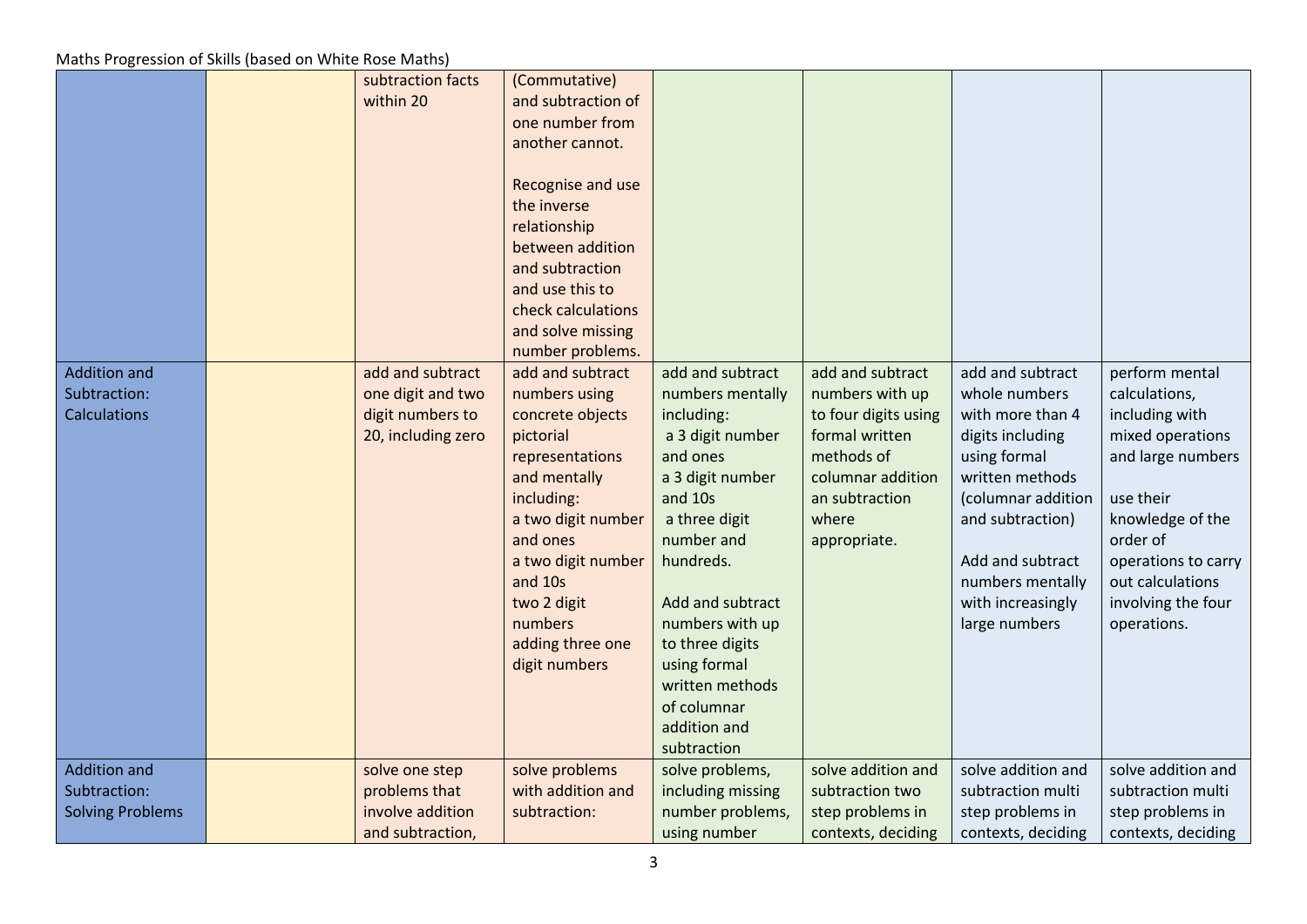|                                                              | using concrete<br>objects and<br>pictorial<br>representations<br>and missing<br>number problems<br>such as<br>$7 = -9$ | using concrete<br>objects and<br>pictorial<br>representations,<br>including those<br>involving numbers<br>quantities and<br>measures<br>applying their<br>increasing<br>knowledge of<br>mental and<br>written methods                                                                                                    | facts, place value<br>and more complex<br>addition and<br>subtraction                                                 | which operations<br>and methods to<br>use and why.                                                                                                                                                                                                                                                                                                   | which operations<br>and methods to<br>use and why<br>solve problems<br>involving addition,<br>subtraction,<br>multiplication and<br>division and a<br>combination of<br>these including<br>understanding the<br>meaning of the<br>equals sign                                                                                             | which operations<br>and methods to<br>use and why                                                                                                                                                                                 |
|--------------------------------------------------------------|------------------------------------------------------------------------------------------------------------------------|--------------------------------------------------------------------------------------------------------------------------------------------------------------------------------------------------------------------------------------------------------------------------------------------------------------------------|-----------------------------------------------------------------------------------------------------------------------|------------------------------------------------------------------------------------------------------------------------------------------------------------------------------------------------------------------------------------------------------------------------------------------------------------------------------------------------------|-------------------------------------------------------------------------------------------------------------------------------------------------------------------------------------------------------------------------------------------------------------------------------------------------------------------------------------------|-----------------------------------------------------------------------------------------------------------------------------------------------------------------------------------------------------------------------------------|
|                                                              |                                                                                                                        |                                                                                                                                                                                                                                                                                                                          | <b>Multiplication and Division</b>                                                                                    |                                                                                                                                                                                                                                                                                                                                                      |                                                                                                                                                                                                                                                                                                                                           |                                                                                                                                                                                                                                   |
| Multiplication and<br>Division:<br>Recall, Represent,<br>Use |                                                                                                                        | <b>Recall and use</b><br>multiplication and<br>division facts for<br>the 2, 5 and 10<br>multiplication<br>tables including<br>recognising odd<br>and even numbers<br>show that<br>multiplication of<br>two numbers can<br>be done in any<br>order<br>(commutative)<br>and division of one<br>number by<br>another cannot | recall and use<br>multiplication and<br>division facts for<br>the three four and<br>eight<br>multiplication<br>tables | recall<br>multiplication and<br>division facts for<br>multiplication<br>tables up to 12 x<br>12<br>use place value<br>known and<br>derived facts to<br>multiply and<br>divide mentally,<br>including:<br>multiplying by 0<br>and 1; dividing by<br>1; multiplying<br>together 3<br>numbers<br>recognise and use<br>factor pairs and<br>commutativity | identify multiples<br>and factors<br>including finding<br>all factor pairs of a<br>number and<br>common factors of<br>2 numbers<br>know and use<br>vocabulary of<br>prime numbers,<br>prime factors and<br>composite(non<br>prime) numbers<br>establish whether<br>a number up to<br>100 is prime and<br>recall prime<br>numbers up to 19 | identify common<br>factors, common<br>multiples and<br>prime numbers<br>use estimation to<br>check to answers<br>to calculations and<br>determine, in the<br>context of a<br>problem. an<br>appropriate<br>degree of<br>accuracy. |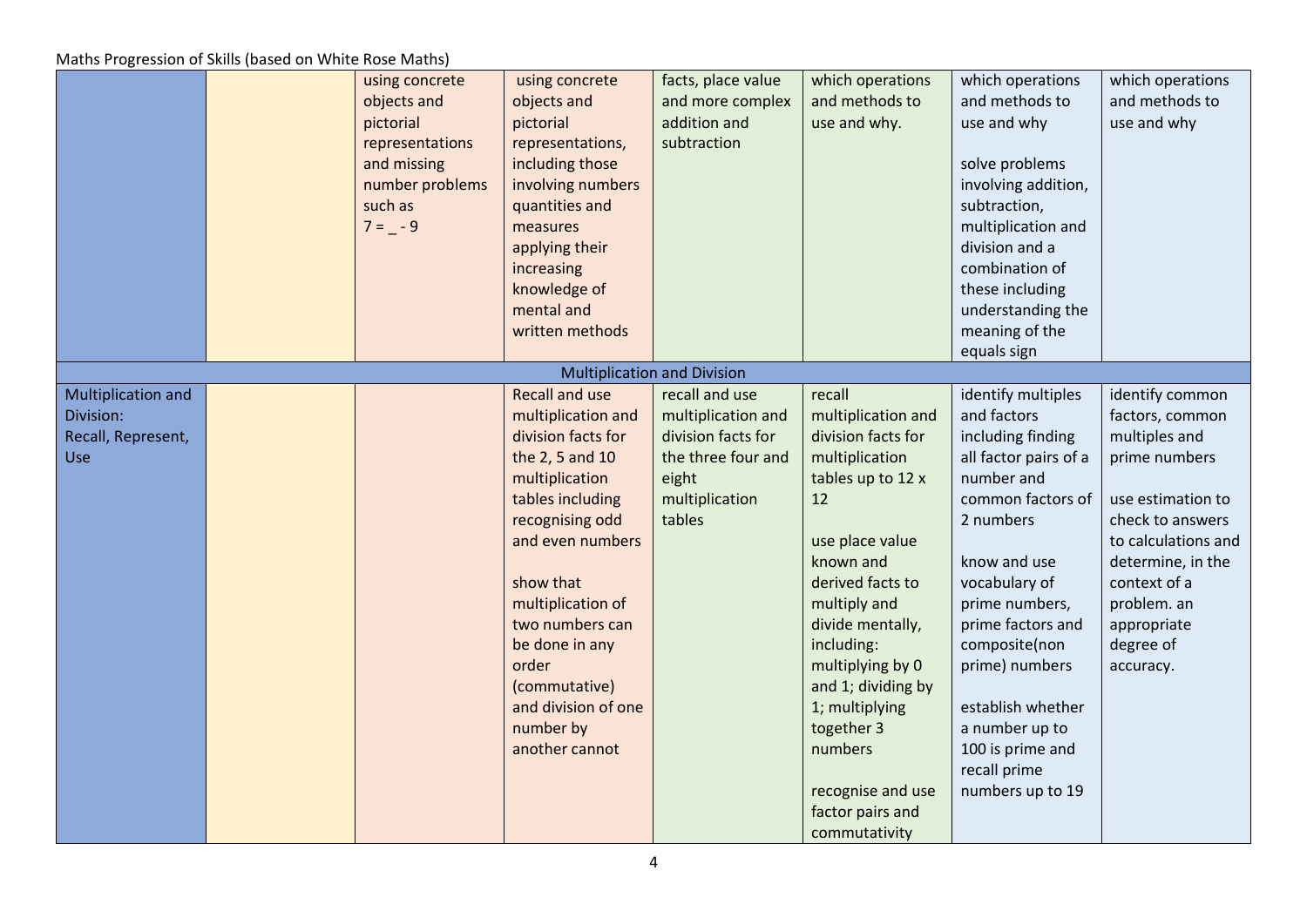|                    |  |                     |                    | mental             | recognise and use    |                      |
|--------------------|--|---------------------|--------------------|--------------------|----------------------|----------------------|
|                    |  |                     |                    | calculations       | square numbers       |                      |
|                    |  |                     |                    |                    | and cube numbers     |                      |
|                    |  |                     |                    |                    | the notation for     |                      |
|                    |  |                     |                    |                    | squared and          |                      |
|                    |  |                     |                    |                    | cubed.               |                      |
| Mulitplication and |  | calculate           | Writet and         | multiply two digit | multiply numbers     | multiply multi digit |
| Division:          |  | mathematical        | calculate          | and three digit    | up to four digits by | numbers up to        |
| calculation        |  | statements for      | mathematical       | numbers by a one   | a one or two digit   | four digits by a     |
|                    |  | multiplication and  | statements for     | digit number using | number using a       | two digit whole      |
|                    |  | division within     | multiplication and | formal written     | formal written       | number using the     |
|                    |  | multiplication      | division using the | layout             | method including     | formal written       |
|                    |  | tables and write    | multiplication     |                    | long multiplication  | method of long       |
|                    |  | them using the      | tables that they   |                    | for two digit        | multiplication       |
|                    |  | multiplication      | know, including    |                    | numbers              |                      |
|                    |  | division and equals | for two digit      |                    |                      | divide numbers up    |
|                    |  | signs               | numbers times      |                    | multiply and         | to four digits by a  |
|                    |  |                     | one digit numbers, |                    | divide numbers       | two digit whole      |
|                    |  |                     | using mental and   |                    | mentally drawing     | number using the     |
|                    |  |                     | progressing to     |                    | upon known facts     | formal written       |
|                    |  |                     | formal written     |                    |                      | method of long       |
|                    |  |                     | methods            |                    | divide numbers up    | division and         |
|                    |  |                     |                    |                    | to four digits by a  | interpret            |
|                    |  |                     |                    |                    | one digit number     | remainders as        |
|                    |  |                     |                    |                    | using formal         | whole number         |
|                    |  |                     |                    |                    | written method of    | remainders,          |
|                    |  |                     |                    |                    | short division and   | fractions or by      |
|                    |  |                     |                    |                    | interpret            | rounding as          |
|                    |  |                     |                    |                    | remainders           | appropriate for      |
|                    |  |                     |                    |                    | appropriately for    | the context          |
|                    |  |                     |                    |                    | the context          |                      |
|                    |  |                     |                    |                    |                      | divide numbers up    |
|                    |  |                     |                    |                    | multiply and         | to four digits by a  |
|                    |  |                     |                    |                    | divide whole         | two digit number     |
|                    |  |                     |                    |                    | numbers and          | using the formal     |
|                    |  |                     |                    |                    | those involving      | written method of    |
|                    |  |                     |                    |                    |                      | short division       |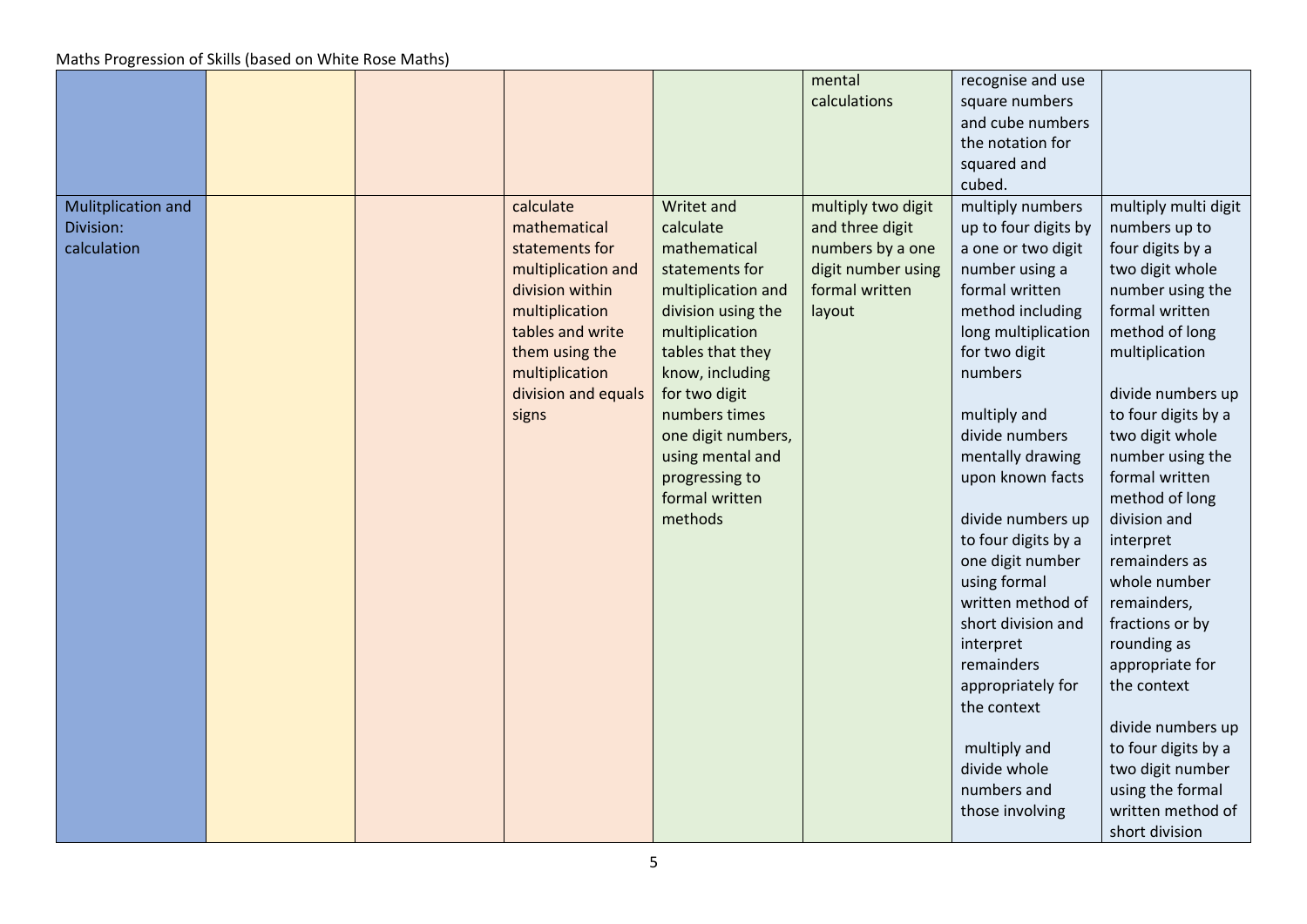|                                                           |                                                                                                                                                                                                                       |                                                                                                                                                                                                                     |                                                                                                                                                                                                                                                       |                                                                                                                                                                                                                                                                                     | decimals by<br>10,100 and 1000                                                                                                                                                                                                                                                                                  | where<br>appropriate,<br>interpreting<br>remainders<br>according to the<br>context<br>perform mental<br>calculations<br>including with<br>mixed operations<br>and large numbers |
|-----------------------------------------------------------|-----------------------------------------------------------------------------------------------------------------------------------------------------------------------------------------------------------------------|---------------------------------------------------------------------------------------------------------------------------------------------------------------------------------------------------------------------|-------------------------------------------------------------------------------------------------------------------------------------------------------------------------------------------------------------------------------------------------------|-------------------------------------------------------------------------------------------------------------------------------------------------------------------------------------------------------------------------------------------------------------------------------------|-----------------------------------------------------------------------------------------------------------------------------------------------------------------------------------------------------------------------------------------------------------------------------------------------------------------|---------------------------------------------------------------------------------------------------------------------------------------------------------------------------------|
| Multiplication and<br>Division:<br><b>Solve Problems</b>  | solve one step<br>problems involving<br>multiplication and<br>division by<br>calculating the<br>answer using<br>concrete objects,<br>pictorial<br>representations<br>and arrays with<br>the support of the<br>teacher | solve problems<br>involving<br>multiplication and<br>division using<br>materials, arrays,<br>repeated addition,<br>mental methods,<br>and multiplication<br>and division facts<br>including problems<br>in contexts | solve problems<br>including missing<br>number problems,<br>involving<br>multiplication and<br>division, including<br>positive integer<br>scaling problems<br>and<br>correspondence<br>problems in which<br>n objects are<br>connected to m<br>objects | solve problems<br>involving<br>multiplying and<br>adding, including<br>using the<br>distributive law to<br>multiply 2 digit<br>numbers by 1<br>digit, integer<br>scaling problems<br>and harder<br>correspondence<br>problems such as<br>n objects are<br>connected to m<br>objects | solve problems<br>involving<br>multiplication and<br>division including<br>using their<br>knowledge of<br>factors and<br>multiples, squares<br>and cubes<br>solve problems<br>involving<br>multiplication and<br>division, including<br>scaling by simple<br>fraction and<br>problems involving<br>simple rates | solve problems<br>involving addition<br>subtraction<br>multiplication and<br>division                                                                                           |
| Multiplication and<br>Division:<br>Combined<br>Operations |                                                                                                                                                                                                                       |                                                                                                                                                                                                                     |                                                                                                                                                                                                                                                       |                                                                                                                                                                                                                                                                                     | solve problems<br>involving addition<br>subtraction<br>multiplication and<br>division and a<br>combination of<br>these, including                                                                                                                                                                               | use their<br>knowledge of the<br>order of<br>operations to carry<br>out calculations<br>involving the four<br>operations                                                        |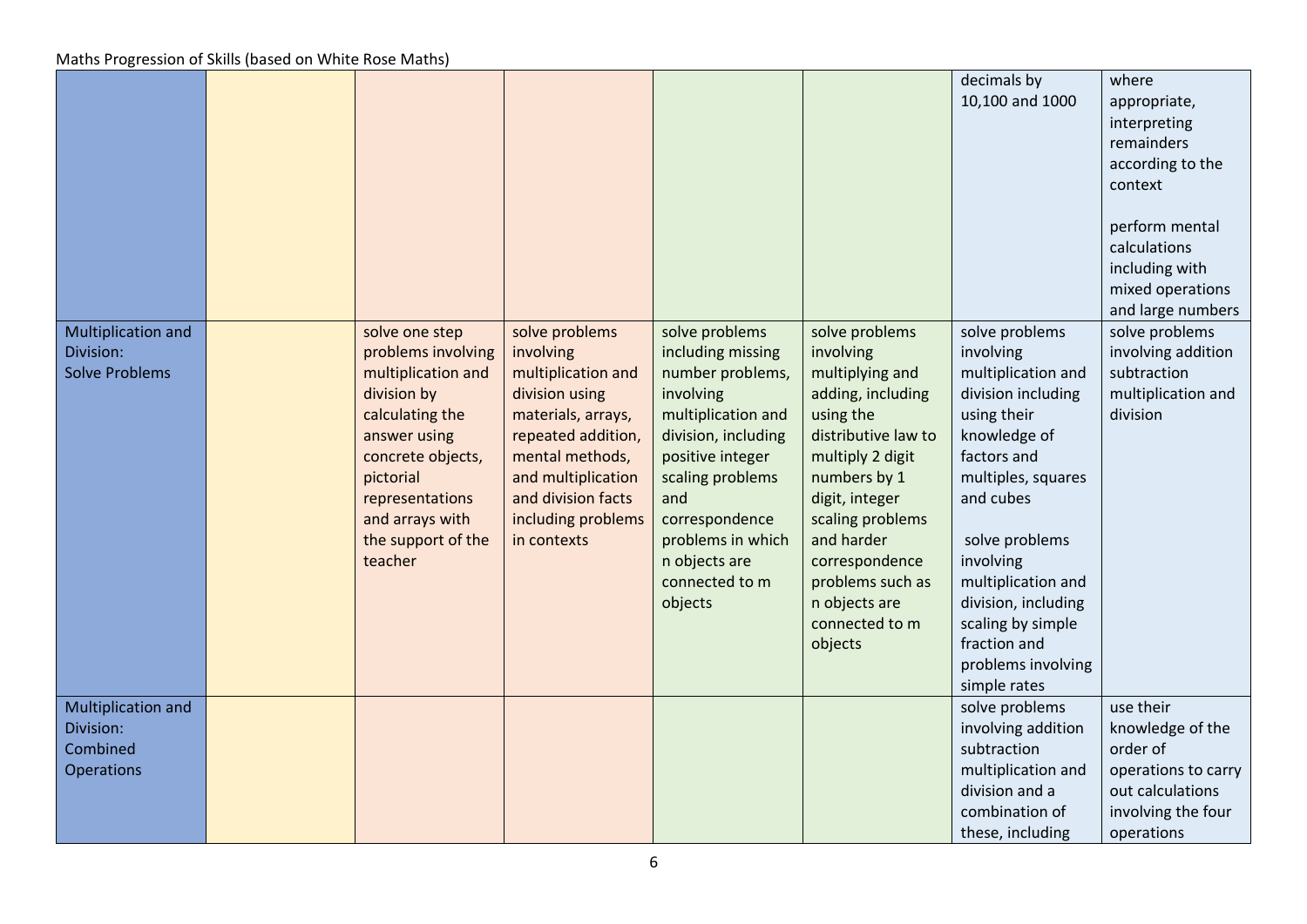|               |                    |                                   |                                  |                    | understanding the    |                     |
|---------------|--------------------|-----------------------------------|----------------------------------|--------------------|----------------------|---------------------|
|               |                    |                                   |                                  |                    | meaning of the       |                     |
|               |                    |                                   |                                  |                    | equals sign          |                     |
|               |                    |                                   | Fractions, Decimals, Percentages |                    |                      |                     |
| Fractions:    | recognise find and | recognise find                    | count up and                     | count up and       | identify name and    |                     |
| Recognise and | name a half as one | name and write                    | down in tenths;                  | down in            | write equivalent     |                     |
| Write         | of two equal parts | fractions $1/3$ , $\frac{1}{4}$ , | recognise that                   | hundredths;        | fractions of a given |                     |
|               | of an object shape | $2/4$ and $3/4$ of a              | tenths arise from                | recognise that     | fraction,            |                     |
|               | or quantity        | length shape set of               | dividing an object               | hundredths arise   | represented          |                     |
|               |                    | objects or                        | into 10 equal parts              | when dividing an   | visually including   |                     |
|               | recognise find an  | quantity.                         | and in dividing one              | object by 100 and  | tenths and           |                     |
|               | name a quarter as  |                                   | digit numbers in or              | dividing tenths by | hundredths           |                     |
|               | one of four equal  |                                   | quantity's by 10                 | 10                 |                      |                     |
|               | parts of an object |                                   |                                  |                    | recognise mixed      |                     |
|               | shape or quantity  |                                   | recognise find and               |                    | numbers and          |                     |
|               |                    |                                   | write fractions of a             |                    | improper fractions   |                     |
|               |                    |                                   | discrete set of                  |                    | and convert from     |                     |
|               |                    |                                   | objects: unit                    |                    | one form to the      |                     |
|               |                    |                                   | fractions and non                |                    | other and write      |                     |
|               |                    |                                   | unit fractions with              |                    | mathematical         |                     |
|               |                    |                                   | small                            |                    | statements>1 as      |                     |
|               |                    |                                   | denominators                     |                    | mixed number for     |                     |
|               |                    |                                   |                                  |                    | example              |                     |
|               |                    |                                   | recognise and use                |                    |                      |                     |
|               |                    |                                   | fractions as                     |                    |                      |                     |
|               |                    |                                   | numbers: unit                    |                    |                      |                     |
|               |                    |                                   | fractions and non                |                    |                      |                     |
|               |                    |                                   | unit fractions with              |                    |                      |                     |
|               |                    |                                   | small                            |                    |                      |                     |
|               |                    |                                   | denominators                     |                    |                      |                     |
| Fractions:    |                    | recognise the                     | recognise an show                | recognise an show  | compare and          | use common          |
| Compare       |                    | equivalence of 2/4                | using diagrams,                  | using diagrams,    | order fractions      | factors to simplify |
|               |                    | and $1/2$                         | equivalent                       | families of        | whose                | fractions; ballsuse |
|               |                    |                                   | fractions with                   | common             | denominators are     | common multiples    |
|               |                    |                                   | small                            | equivalent         | all multiples of the | to express          |
|               |                    |                                   | denominators                     | fractions          | same number          | fractions in the    |
|               |                    |                                   |                                  |                    |                      |                     |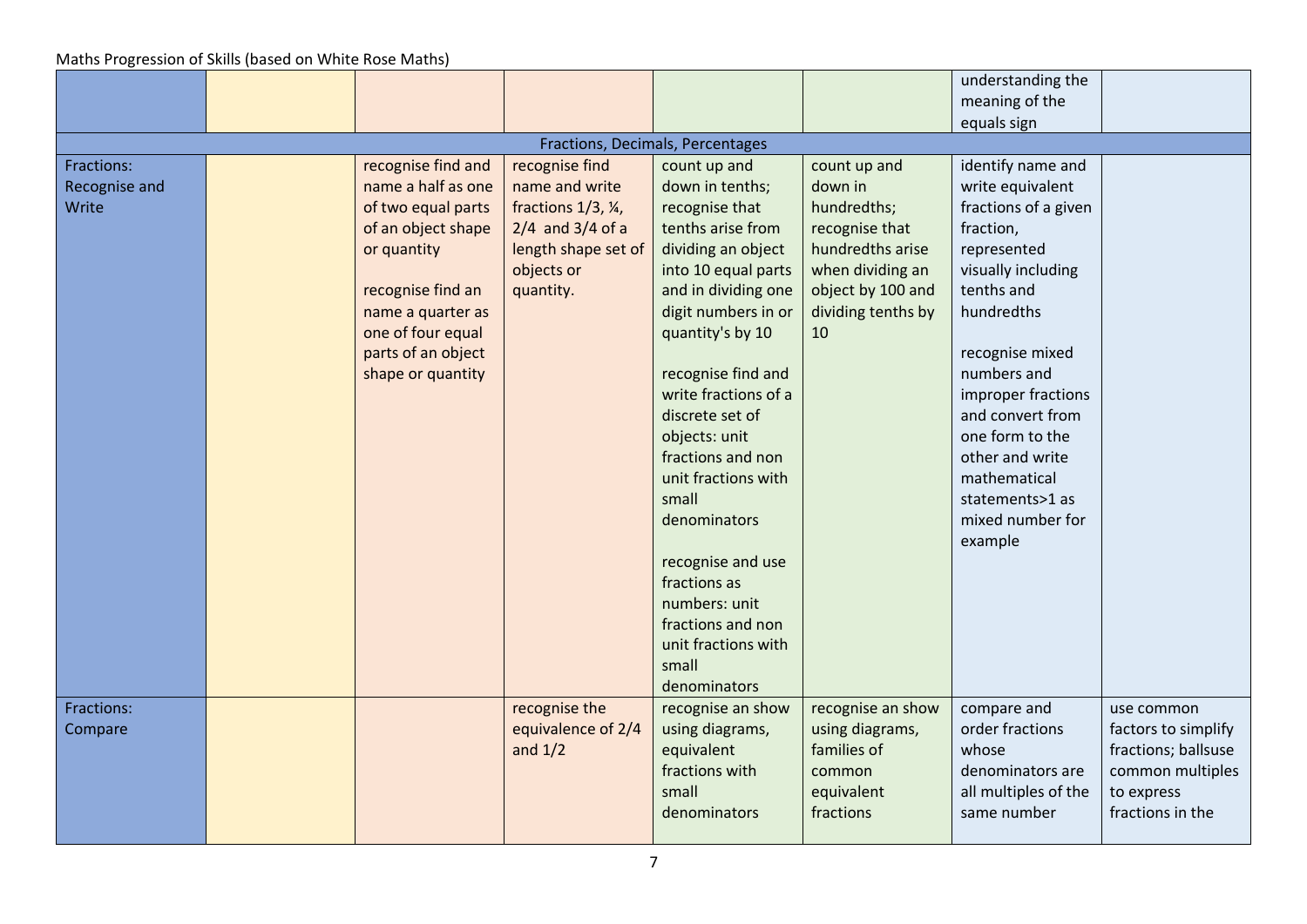|                                     |  |                                                                    | compare and<br>order unit<br>fractions, and<br>fractions with the<br>same<br>denominators                          |                                                                                                                                                                                                                    |                                                                                                                                                                    | same<br>denomination<br>nomination<br>fractions<br>compare and<br>under order<br>fractions, including<br>fractions>1 |
|-------------------------------------|--|--------------------------------------------------------------------|--------------------------------------------------------------------------------------------------------------------|--------------------------------------------------------------------------------------------------------------------------------------------------------------------------------------------------------------------|--------------------------------------------------------------------------------------------------------------------------------------------------------------------|----------------------------------------------------------------------------------------------------------------------|
| Fractions:<br><b>Calculations</b>   |  | Write simple<br>fractions<br>for example<br>$\frac{1}{2}$ of 6 = 3 | add and subtract<br>fractions with the<br>same denominator<br>within one whole<br>for example<br>$5/7 + 1/7 = 6/7$ |                                                                                                                                                                                                                    |                                                                                                                                                                    |                                                                                                                      |
| Fractions:<br><b>Solve Problems</b> |  |                                                                    | solve problems<br>that involve all of<br>the above                                                                 | solve problems<br>involving<br>increasingly hard<br>fractions to<br>calculate<br>quantities, and<br>fractions to divide<br>quantities,<br>including non unit<br>fractions where<br>the answer is a<br>whole number |                                                                                                                                                                    |                                                                                                                      |
| Decimals:<br>Recognise and<br>write |  |                                                                    |                                                                                                                    | recognise and<br>write decimal<br>equivalents of any<br>number of tenths<br>or hundredths<br>recognise<br>andwrite decimal<br>equivalent to 1/4<br>$\frac{1}{2}$ , 3/4                                             | read and write<br>decimal numbers<br>as fractions for<br>example $0.71 =$<br>71/100<br>recognise and use<br>thousandths and<br>relate them to<br>tenths hundredths | identify the value<br>of each digit in<br>numbers given to<br>three decimal<br>places                                |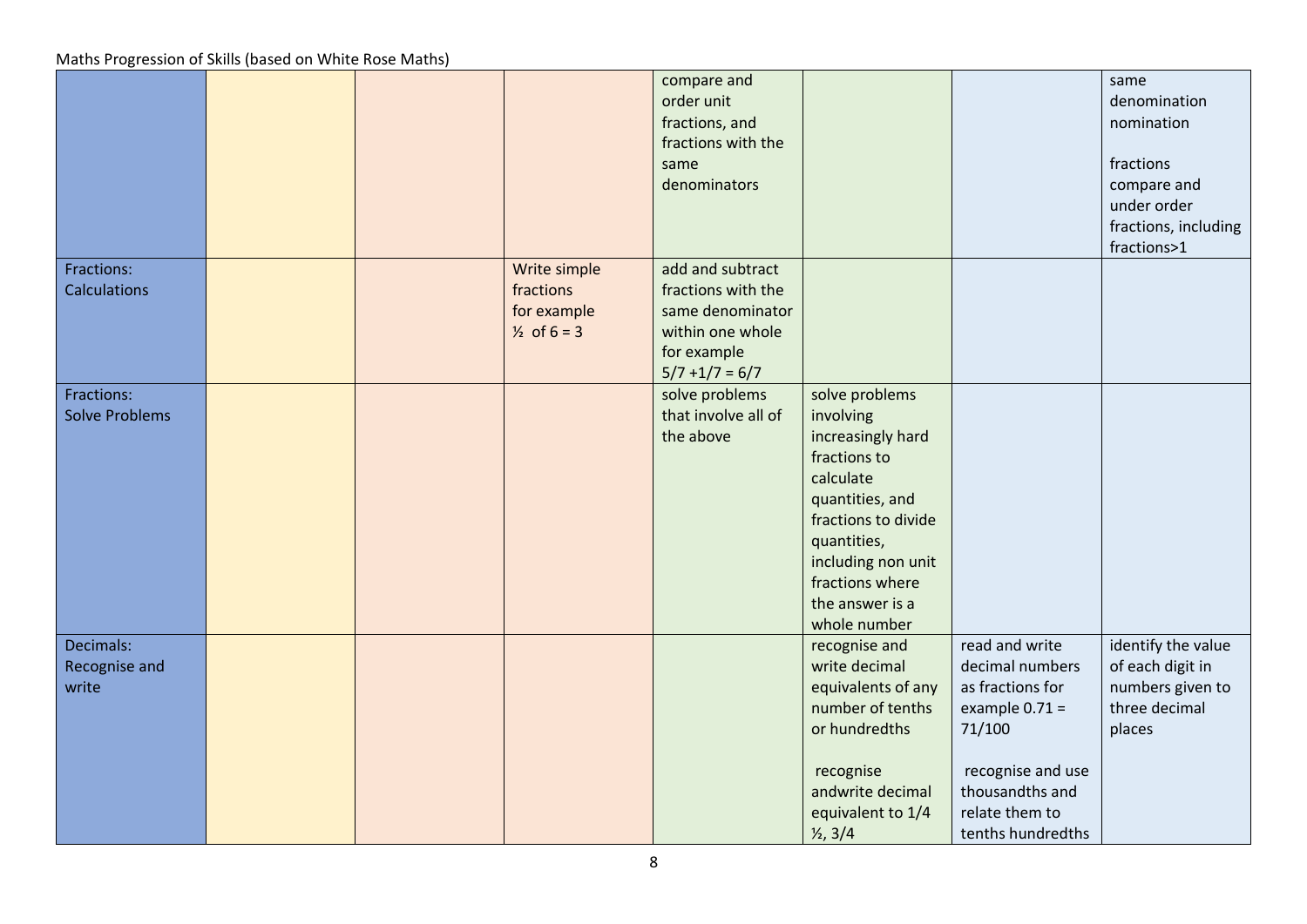|                         |  |  |                     | and decimal        |                    |
|-------------------------|--|--|---------------------|--------------------|--------------------|
|                         |  |  |                     | equivalents        |                    |
| Decimals:               |  |  | round decimals      | round decimals     |                    |
| Compare                 |  |  | with one decimal    | with two decimal   |                    |
|                         |  |  | place to the        | places to the      |                    |
|                         |  |  | nearest whole       | nearest whole      |                    |
|                         |  |  |                     | number and to      |                    |
|                         |  |  | number compare      | one decimal place  |                    |
|                         |  |  | numbers with the    |                    |                    |
|                         |  |  | same number of      | read, write, order |                    |
|                         |  |  | decimal places up   | and compare        |                    |
|                         |  |  | to two decimal      | numbers with up    |                    |
|                         |  |  | places              | to three decimal   |                    |
|                         |  |  |                     | places             |                    |
| Decimals:               |  |  | find the effect of  | solve problems     | multiply and       |
| <b>Calculations and</b> |  |  | dividing a one or   | involving number   | divide numbers by  |
| Problems                |  |  | two digit number    | up to three        | 10, 100 and 1000   |
|                         |  |  | by 10 and 100       | decimal places     | giving answers up  |
|                         |  |  | identifying the     |                    | to three decimal   |
|                         |  |  | value of the digits |                    | places             |
|                         |  |  | in the answers as   |                    |                    |
|                         |  |  | ones, tenths and    |                    | multiply 1 digit   |
|                         |  |  | hundredths          |                    | numbers with up    |
|                         |  |  |                     |                    | to two decimal     |
|                         |  |  |                     |                    | places by whole    |
|                         |  |  |                     |                    | numbers            |
|                         |  |  |                     |                    | use written        |
|                         |  |  |                     |                    | division methods   |
|                         |  |  |                     |                    | in cases where the |
|                         |  |  |                     |                    | answer has up to   |
|                         |  |  |                     |                    | two decimal places |
|                         |  |  |                     |                    |                    |
|                         |  |  |                     |                    | solve problems     |
|                         |  |  |                     |                    | which require      |
|                         |  |  |                     |                    | answers to be      |
|                         |  |  |                     |                    | rounded to         |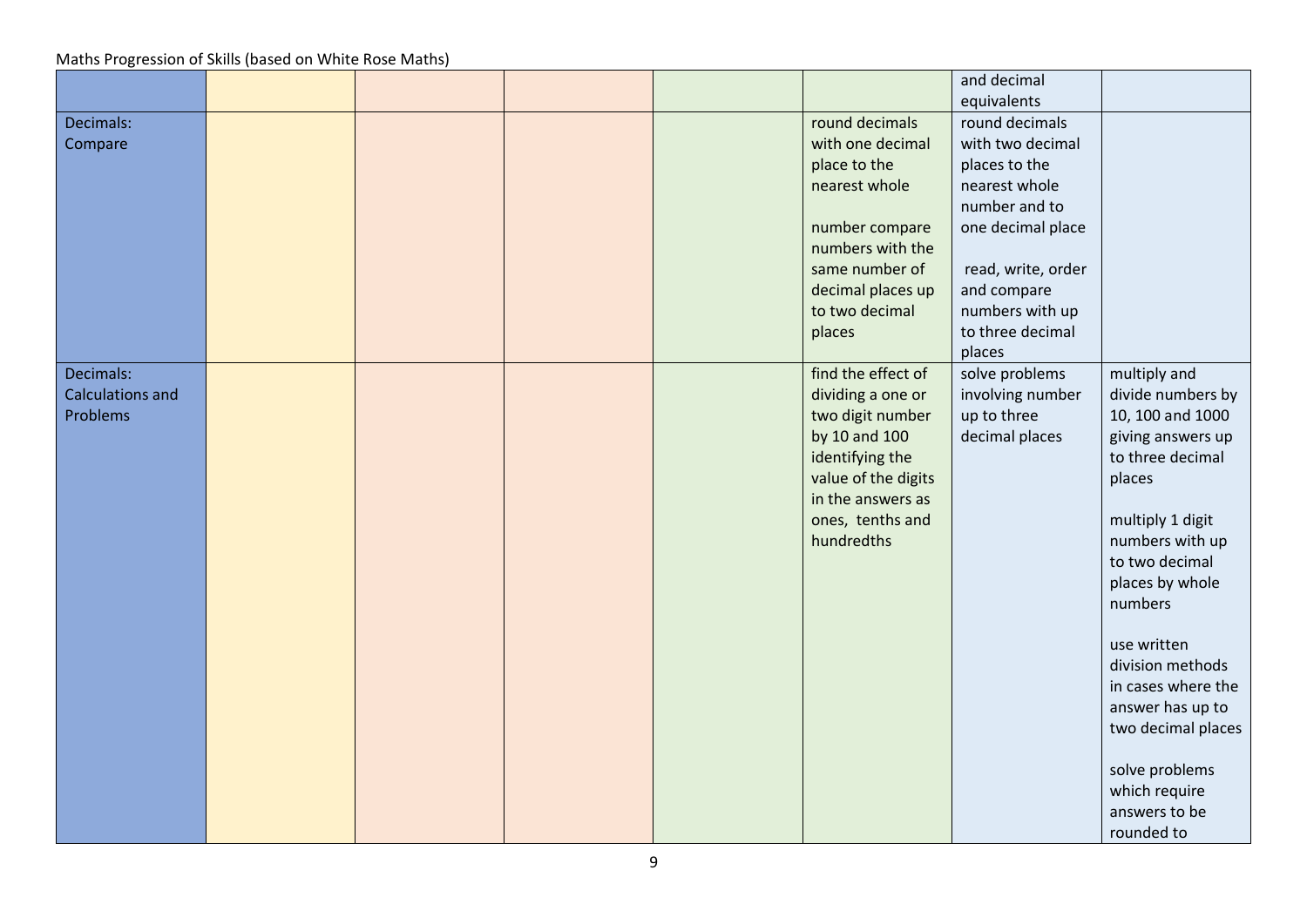|                   |  |                             |                                        |                               | specific degrees of |
|-------------------|--|-----------------------------|----------------------------------------|-------------------------------|---------------------|
|                   |  |                             |                                        |                               | accuracy            |
| Fractions,        |  |                             | solve simple                           | recognise the                 | associate a         |
| Decimals and      |  |                             | measure and                            | percent symbol                | fraction with       |
| Percentages       |  |                             | money problems                         | and understand                | division and        |
|                   |  |                             |                                        | that percent                  | calculate decimal   |
|                   |  |                             | involving fractions<br>and decimals to | relates to number             | fraction            |
|                   |  |                             |                                        |                               |                     |
|                   |  |                             | two decimal places                     | of parts per                  | equivalents for a   |
|                   |  |                             |                                        | hundred and write             | simple fraction     |
|                   |  |                             |                                        | percentages as a              |                     |
|                   |  |                             |                                        | fraction with the             | recall and use      |
|                   |  |                             |                                        | denominator 100               | equivalence is      |
|                   |  |                             |                                        | and as a decimal              | between simple      |
|                   |  |                             |                                        |                               | fractions decimals  |
|                   |  |                             |                                        | Solve problems                | and percentages     |
|                   |  |                             |                                        | which require                 | including in        |
|                   |  |                             |                                        | knowing                       | different contexts  |
|                   |  |                             |                                        | percentage and                |                     |
|                   |  |                             |                                        | decimal                       |                     |
|                   |  |                             |                                        | equivalents of 1/2,           |                     |
|                   |  |                             |                                        | $1/4$ , $1/5$ , $2/5$ , $4/5$ |                     |
|                   |  |                             |                                        | and those                     |                     |
|                   |  |                             |                                        | fractions with the            |                     |
|                   |  |                             |                                        | nominator of a                |                     |
|                   |  |                             |                                        | multiple of 10 or             |                     |
|                   |  |                             |                                        | 25                            |                     |
|                   |  | <b>Ratio and Proportion</b> |                                        |                               |                     |
| <b>Ration and</b> |  |                             |                                        |                               | solve problems      |
| Proportion        |  |                             |                                        |                               | involving the       |
|                   |  |                             |                                        |                               | relative sizes of   |
|                   |  |                             |                                        |                               |                     |
|                   |  |                             |                                        |                               | two quantities      |
|                   |  |                             |                                        |                               | where missing       |
|                   |  |                             |                                        |                               | values can be       |
|                   |  |                             |                                        |                               | found by using      |
|                   |  |                             |                                        |                               | integer             |
|                   |  |                             |                                        |                               | multiplication and  |
|                   |  |                             |                                        |                               | division facts      |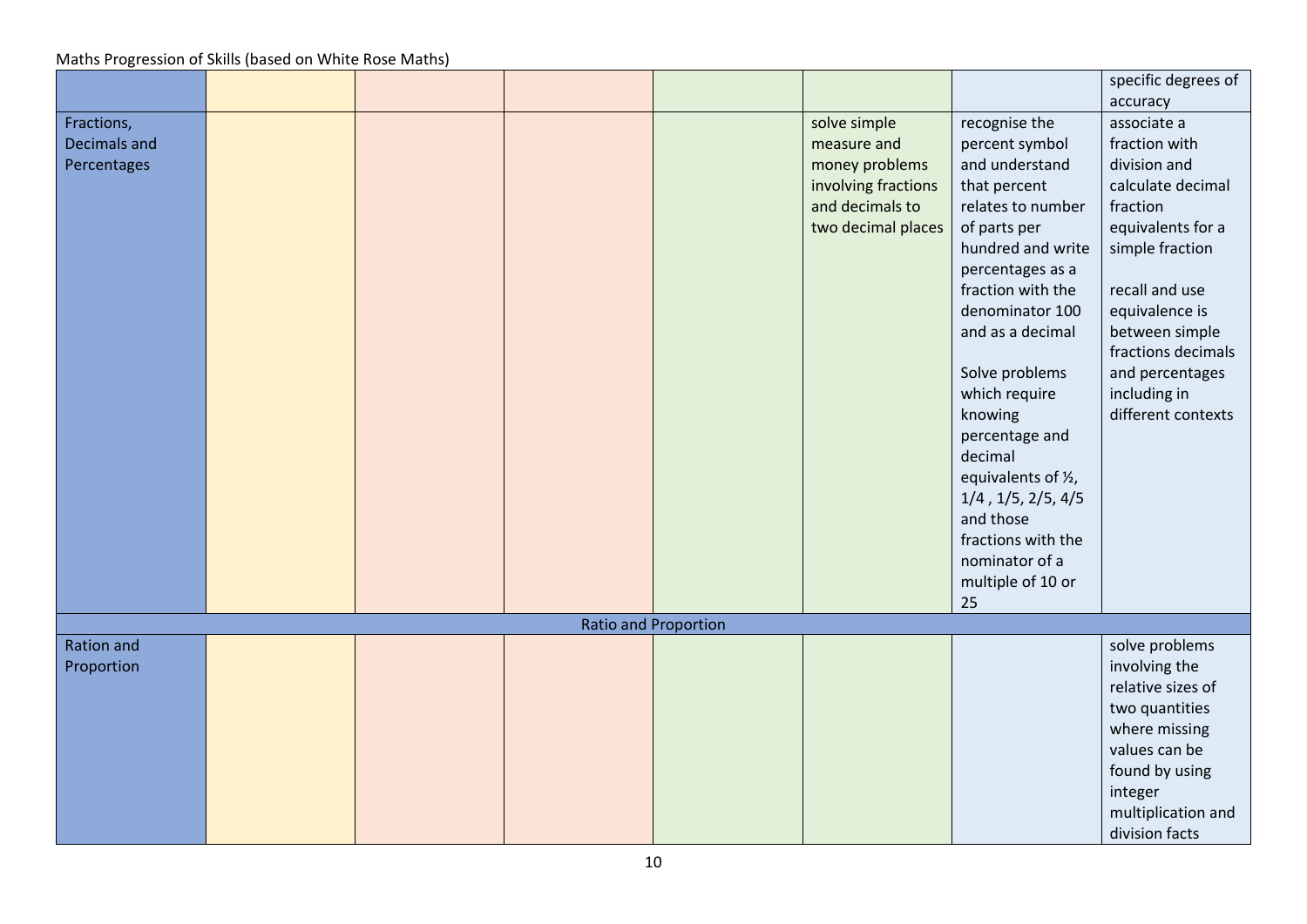|         |  |  |  | solve problems<br>involving the<br>calculation of<br>percentages and<br>the use of<br>percentages for<br>comparison<br>solve problems<br>involving similar<br>shapes where the<br>scale factor is<br>known or can be<br>found<br>solve problems<br>involving unequal<br>sharing and<br>grouping using<br>knowledge of |
|---------|--|--|--|-----------------------------------------------------------------------------------------------------------------------------------------------------------------------------------------------------------------------------------------------------------------------------------------------------------------------|
|         |  |  |  | fractions and<br>multiples                                                                                                                                                                                                                                                                                            |
| Algebra |  |  |  | use simple formula<br>generate and<br>describe linear<br>number sequences<br>express missing<br>number problems<br>algebraically<br>find pairs of<br>numbers that<br>satisfy an equation                                                                                                                              |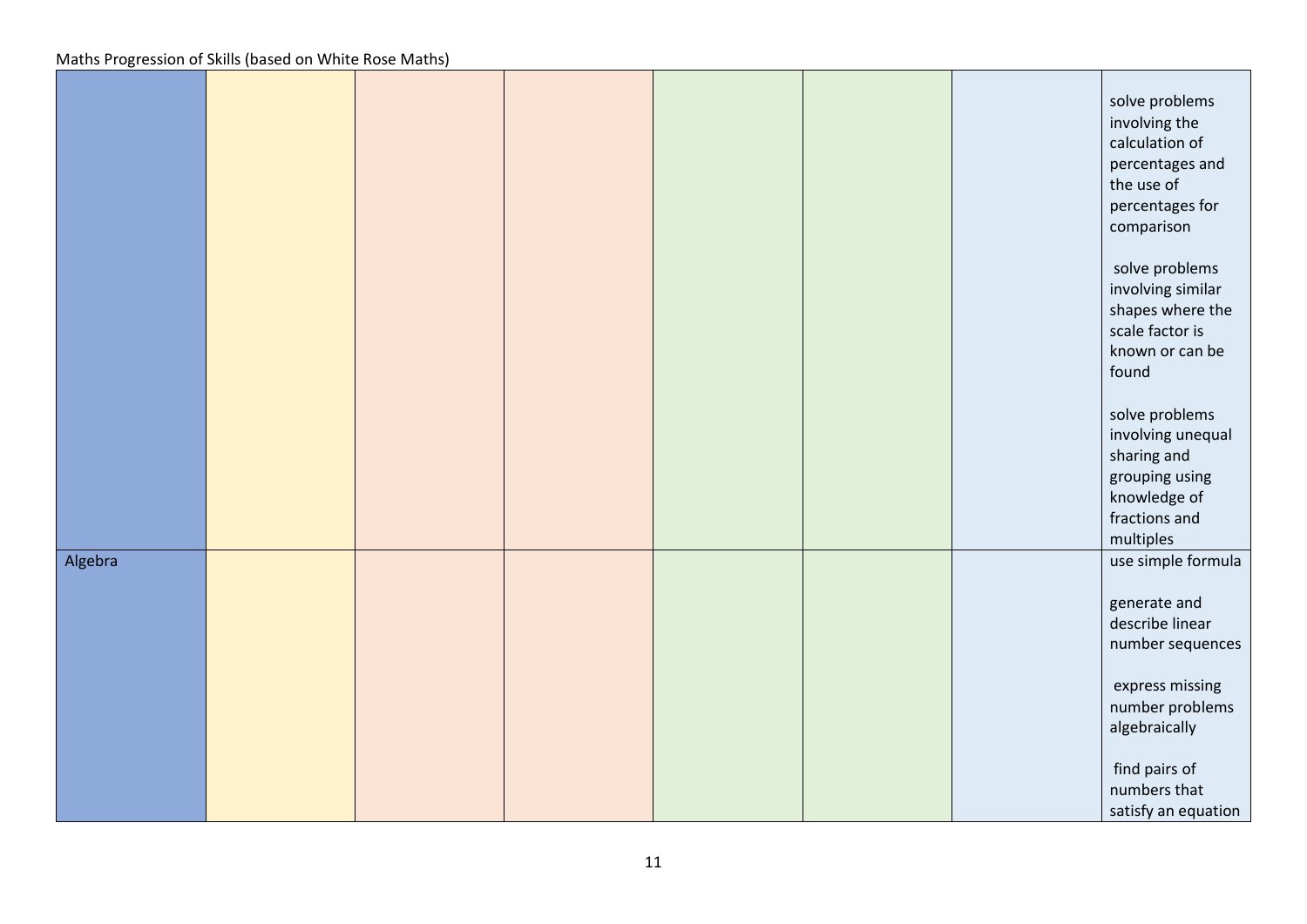|                                                                                                                                                                                                                                                                                                              |                                                                                                                                                                                                                                                                                                                                                                                                                                                                                                                                                                                                                                                                                                                                                                                                                                                                                                                                                                                                                                                                                                                                                                                                                                                                                                                                                                                                                                                                                                                                                                      |                                                                                                                    |                                                                                                             |                                                                                                                                                                                                                                                                                                                                       | with two<br>unknowns<br>enumerate<br>possibilities of<br>combinations of<br>two variables                                                                                                                                                                                                                                                                                                                                                                                                      |
|--------------------------------------------------------------------------------------------------------------------------------------------------------------------------------------------------------------------------------------------------------------------------------------------------------------|----------------------------------------------------------------------------------------------------------------------------------------------------------------------------------------------------------------------------------------------------------------------------------------------------------------------------------------------------------------------------------------------------------------------------------------------------------------------------------------------------------------------------------------------------------------------------------------------------------------------------------------------------------------------------------------------------------------------------------------------------------------------------------------------------------------------------------------------------------------------------------------------------------------------------------------------------------------------------------------------------------------------------------------------------------------------------------------------------------------------------------------------------------------------------------------------------------------------------------------------------------------------------------------------------------------------------------------------------------------------------------------------------------------------------------------------------------------------------------------------------------------------------------------------------------------------|--------------------------------------------------------------------------------------------------------------------|-------------------------------------------------------------------------------------------------------------|---------------------------------------------------------------------------------------------------------------------------------------------------------------------------------------------------------------------------------------------------------------------------------------------------------------------------------------|------------------------------------------------------------------------------------------------------------------------------------------------------------------------------------------------------------------------------------------------------------------------------------------------------------------------------------------------------------------------------------------------------------------------------------------------------------------------------------------------|
|                                                                                                                                                                                                                                                                                                              |                                                                                                                                                                                                                                                                                                                                                                                                                                                                                                                                                                                                                                                                                                                                                                                                                                                                                                                                                                                                                                                                                                                                                                                                                                                                                                                                                                                                                                                                                                                                                                      | Measurement                                                                                                        |                                                                                                             |                                                                                                                                                                                                                                                                                                                                       |                                                                                                                                                                                                                                                                                                                                                                                                                                                                                                |
| Compare, describe<br><b>Using Measure</b><br>and solve practical<br>problems for :<br>lengths and height<br>mass/weight<br>capacity and<br>volume<br>time<br>measure and<br>begin to record<br>the following:<br>lengths and height<br>mass/ weight<br>capacity /volume<br>time (hours,<br>minutes, seconds) | choose and use<br>appropriate<br>standard units to<br>estimate and<br>measure<br>length/height in<br>any direction<br>mass<br>temperature<br>capacity to the<br>nearest<br>appropriate unit<br>using rulers scales<br>thermometers and<br>measuring vessels<br>compare and<br>order Length,<br>mass, volume/<br>capacity and<br>record the results<br>using $>$ <and =<="" th=""><th>Measure,<br/>compare, add and<br/>subtract lengths<br/><math>(m/cm/mm)</math>; mass<br/><math>(kg, g)</math>;<br/>volume/capacity<br/>(1/m1)</th><th>convert between<br/>different units of<br/>measure<br/>estimate compare<br/>and calculate<br/>different measures</th><th>convert between<br/>different units of<br/>metric measure<br/>understand and<br/>use approximate<br/>equivalence is<br/>between metric<br/>units an common<br/>imperial units such<br/>as inches pounds<br/>and pints<br/>use all four<br/>operations to<br/>solve problems<br/>involving measure<br/>using decimal<br/>notation including<br/>scaling</th><th>solve problems<br/>involving the<br/>calculation and<br/>conversion of units<br/>of measure using<br/>decimal notation<br/>up to three<br/>decimal places<br/>where appropriate<br/>use, read, write<br/>and convert<br/>between standard<br/>units converting<br/>measurements of<br/>length, mass,<br/>volume and time<br/>from a smaller unit<br/>of measure to a<br/>larger unit and<br/>vice versa using<br/>decimal notations<br/>up to three<br/>decimal places<br/>convert between<br/>miles and<br/>kilometres</th></and> | Measure,<br>compare, add and<br>subtract lengths<br>$(m/cm/mm)$ ; mass<br>$(kg, g)$ ;<br>volume/capacity<br>(1/m1) | convert between<br>different units of<br>measure<br>estimate compare<br>and calculate<br>different measures | convert between<br>different units of<br>metric measure<br>understand and<br>use approximate<br>equivalence is<br>between metric<br>units an common<br>imperial units such<br>as inches pounds<br>and pints<br>use all four<br>operations to<br>solve problems<br>involving measure<br>using decimal<br>notation including<br>scaling | solve problems<br>involving the<br>calculation and<br>conversion of units<br>of measure using<br>decimal notation<br>up to three<br>decimal places<br>where appropriate<br>use, read, write<br>and convert<br>between standard<br>units converting<br>measurements of<br>length, mass,<br>volume and time<br>from a smaller unit<br>of measure to a<br>larger unit and<br>vice versa using<br>decimal notations<br>up to three<br>decimal places<br>convert between<br>miles and<br>kilometres |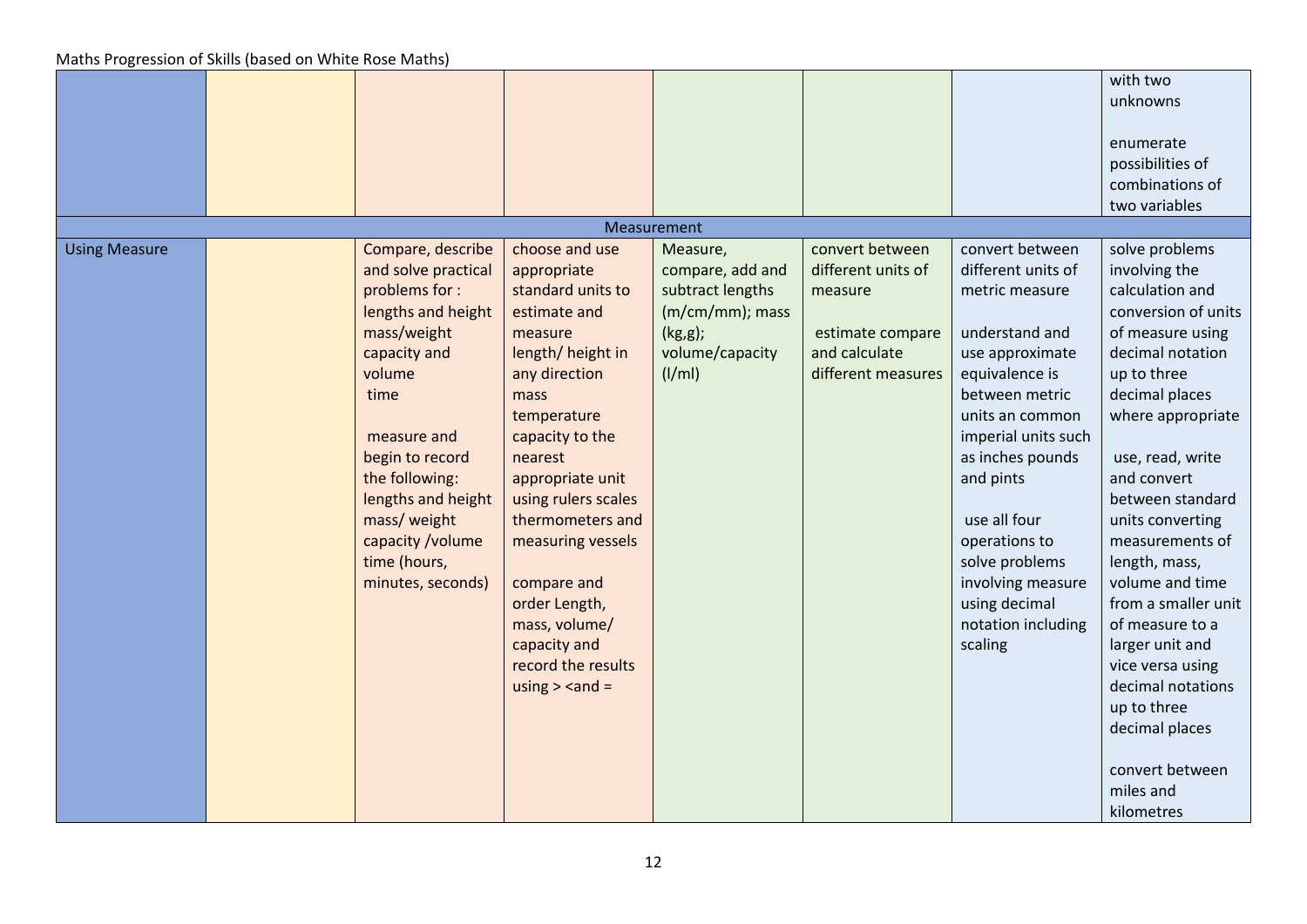| Measurement: | recognise an know         | recognise and use                      | add and subtract               | Estimate, compare               | use all four      |                    |
|--------------|---------------------------|----------------------------------------|--------------------------------|---------------------------------|-------------------|--------------------|
| Money        | the value of              | the symbols for                        | amount of money                | and calculate                   | operations to     |                    |
|              | different                 | pounds (£) and                         | to give change                 | different measures              | solve problems    |                    |
|              | denominations of          | pence (p) combine                      | using both pounds              | including money in              | involving measure |                    |
|              | coins and notes           | amounts to make                        | and pence in                   | pounds and pence                | for example       |                    |
|              |                           | a particular value                     | practical context              |                                 | money             |                    |
|              |                           |                                        |                                |                                 |                   |                    |
|              |                           | find different                         |                                |                                 |                   |                    |
|              |                           | combinations of                        |                                |                                 |                   |                    |
|              |                           | coins that equal                       |                                |                                 |                   |                    |
|              |                           | the same amount                        |                                |                                 |                   |                    |
|              |                           | of money                               |                                |                                 |                   |                    |
|              |                           |                                        |                                |                                 |                   |                    |
|              |                           | solve simple                           |                                |                                 |                   |                    |
|              |                           | problems in a                          |                                |                                 |                   |                    |
|              |                           | practical context                      |                                |                                 |                   |                    |
|              |                           | involving addition                     |                                |                                 |                   |                    |
|              |                           | and subtraction of                     |                                |                                 |                   |                    |
|              |                           | money of the                           |                                |                                 |                   |                    |
|              |                           | same unit                              |                                |                                 |                   |                    |
|              |                           | including giving                       |                                |                                 |                   |                    |
|              |                           | change                                 |                                |                                 |                   |                    |
| Measurement: | sequence events           | compare and                            | tell and write the             | read write and                  | solve problems    | use read write and |
| <b>Time</b>  | in chronological          | sequence intervals                     | time from an                   | convert time                    | involving         | convert between    |
|              | order using               | of time                                | analogue clock                 | between analogue                | converting        | standard units     |
|              | language for              |                                        | including using                | and digital 12 and              | between units of  | converting         |
|              | example, before           | tell and write the                     | Roman numerals                 | 24 hour clocks                  | time              | measurements of    |
|              | and after, next,          | time to five                           | from I too XII and             |                                 |                   | time from a        |
|              | first, today,             | minutes, including                     | 12 hour and 24                 | solve problems                  |                   | smaller unit of    |
|              | yesterday,                | quarter past/to                        | hour clocks                    | involving                       |                   | measure to a       |
|              | tomorrow,                 | the hour and draw                      |                                | converting from                 |                   | larger unit and    |
|              | morning,<br>afternoon and | the hands on the<br>clock face to show | estimate and read<br>time with | hours to minutes,<br>minutes to |                   | vice versa         |
|              | evening                   | these times                            | increasing                     | seconds, years to               |                   |                    |
|              |                           |                                        | accuracy to the                | months, weeks to                |                   |                    |
|              | recognise and use         | know the number                        | nearest minute;                |                                 |                   |                    |
|              | language relating         | of minutes in an                       | record and                     | days                            |                   |                    |
|              |                           |                                        |                                |                                 |                   |                    |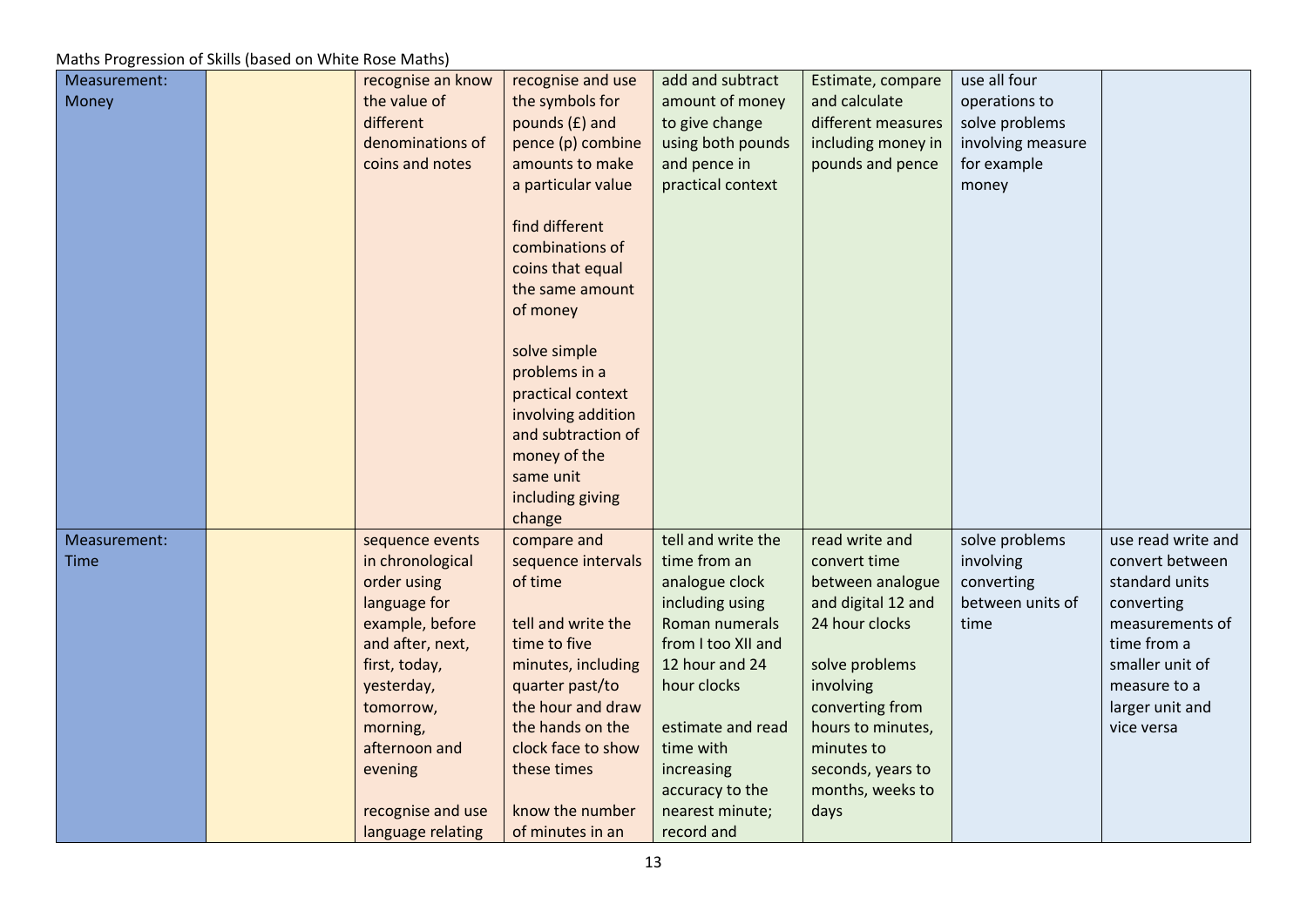|                                            | to dates, including<br>days of the week,<br>weeks, months<br>and years<br>tell time to the<br>hour and half past<br>the hour and draw<br>hands on the clock<br>face to show these<br>times | hour and the<br>number of hours<br>in a day | compare time in<br>terms of seconds,<br>minutes and<br>hours; use<br>vocabulary such as<br>o'clock, am/pm<br>,morning,<br>afternoon, noon<br>and midnight<br>Know the number<br>of seconds in a<br>minute and the<br>number of days in<br>each month, year<br>and leap year<br>compare durations<br>of events for<br>example to<br>calculate the time<br>taken by a<br>particular event or<br>task |                                                                                                                                                                                                 |                                                                                                                                                                                                                               |                                                                                                                                                                                                 |
|--------------------------------------------|--------------------------------------------------------------------------------------------------------------------------------------------------------------------------------------------|---------------------------------------------|----------------------------------------------------------------------------------------------------------------------------------------------------------------------------------------------------------------------------------------------------------------------------------------------------------------------------------------------------------------------------------------------------|-------------------------------------------------------------------------------------------------------------------------------------------------------------------------------------------------|-------------------------------------------------------------------------------------------------------------------------------------------------------------------------------------------------------------------------------|-------------------------------------------------------------------------------------------------------------------------------------------------------------------------------------------------|
| Measurement:<br>Perimeter, Area,<br>Volume |                                                                                                                                                                                            |                                             | measure the<br>perimeter of<br>simple 2D shapes                                                                                                                                                                                                                                                                                                                                                    | measure and<br>calculate the<br>perimeter of a<br>rectilinear figure<br>(including squares)<br>in centimetres and<br>metres<br>find the area of<br>rectilinear shapes<br>by counting<br>squares | measure and<br>calculate the<br>perimeter of<br>composite<br>rectilinear shapes<br>in centimetres and<br>metres<br>calculate and<br>compare the area<br>of rectangles<br>including squares<br>and including<br>using standard | recognise that<br>shapes with the<br>same area can<br>have different<br>perimeters and<br>vice versa<br>recognise when it<br>is possible to use<br>formulae for area<br>and volume of<br>shapes |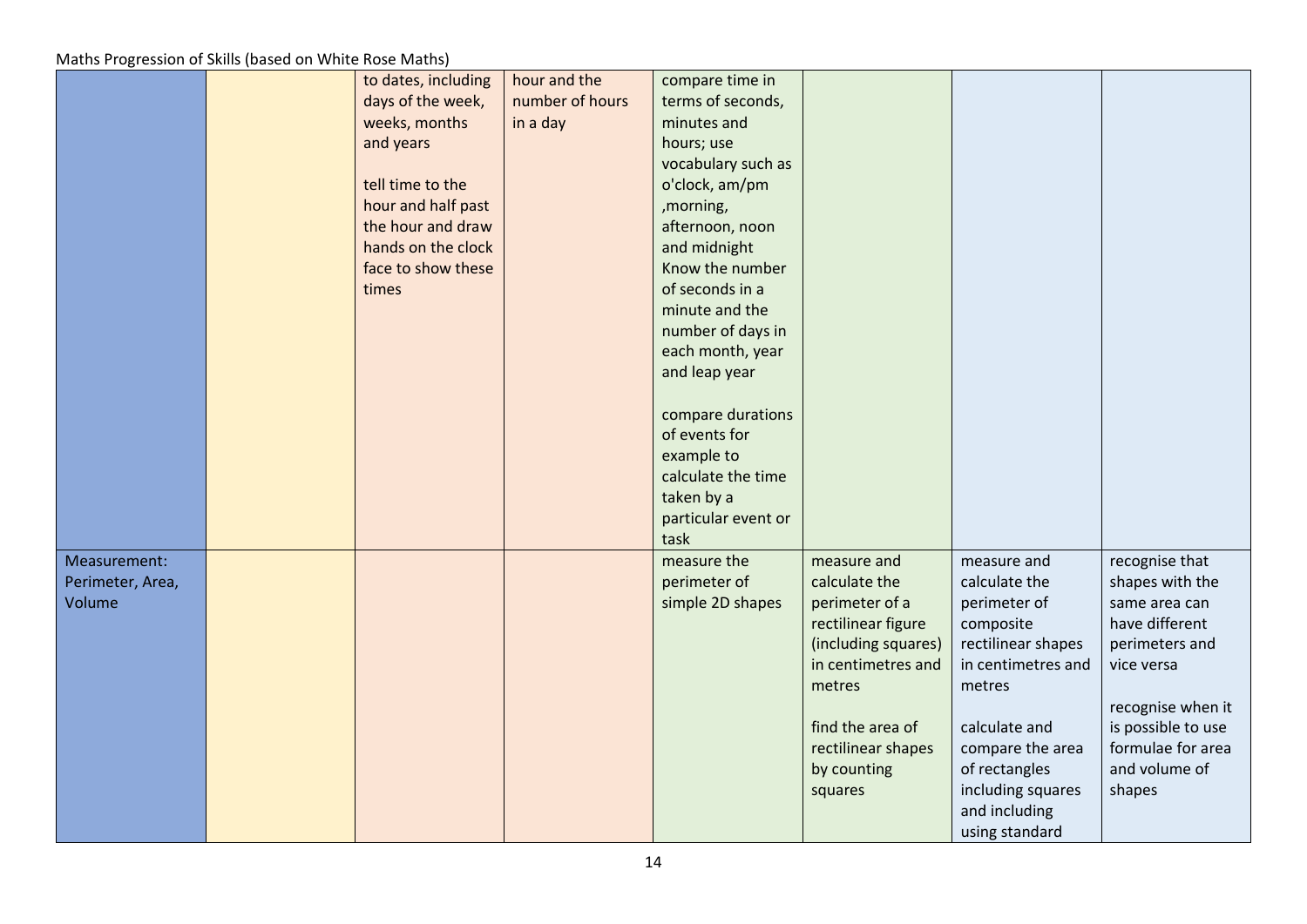|                        |                                                                                                                  |                                                                                                                                                                                                                                                                                                                                                        |                |                                                                                                                                                                                                                              | units and estimate<br>the area of<br>irregular shapes<br>estimate volume<br>for example using<br>one centimetre<br>cubed blocks to<br>build cuboids<br>including cubes<br>and capacity for<br>example using<br>water            | calculate the area<br>of parallelograms<br>and triangles<br>calculate estimate<br>and compare<br>volume of cubes<br>and cuboids using<br>standard units<br>including cubic<br>centimetres and<br>cubic metres and<br>extending to other<br>units                                                                  |
|------------------------|------------------------------------------------------------------------------------------------------------------|--------------------------------------------------------------------------------------------------------------------------------------------------------------------------------------------------------------------------------------------------------------------------------------------------------------------------------------------------------|----------------|------------------------------------------------------------------------------------------------------------------------------------------------------------------------------------------------------------------------------|---------------------------------------------------------------------------------------------------------------------------------------------------------------------------------------------------------------------------------|-------------------------------------------------------------------------------------------------------------------------------------------------------------------------------------------------------------------------------------------------------------------------------------------------------------------|
|                        |                                                                                                                  |                                                                                                                                                                                                                                                                                                                                                        | Geometry       |                                                                                                                                                                                                                              |                                                                                                                                                                                                                                 |                                                                                                                                                                                                                                                                                                                   |
| Geometry:<br>2D shapes | recognise an<br>name, 2D shapes<br>for example<br>rectangles<br>(including<br>squares), circles<br>and triangles | identify and<br>describe the<br>properties of 2D<br>shapes, including<br>the number of<br>sides and line of<br>symmetry in a<br>vertical line<br>identify 2D shapes<br>on the surface of<br>3D shapes ) for<br>example a circle<br>on a cylinder and a<br>triangle on a<br>pyramid)<br>compare and sort<br>common 2D<br>shapes and<br>everyday objects | draw 2D shapes | compare and<br>classify geometric<br>shapes including<br>quadrilaterals and<br>triangles based on<br>their properties<br>and size<br>identify lines of<br>symmetry in 2D<br>shapes presented<br>on different<br>orientations | distinguish<br>between regular<br>and irregular<br>polygons based on<br>reasoning about<br>equal sides and<br>angles<br>use the properties<br>of rectangles to<br>juice related facts<br>and find missing<br>lengths and angles | draw 2D shapes<br>using given<br>dimensions and<br>angles<br>compare and<br>classify geometric<br>shapes based on<br>their properties<br>and sizes<br>illustrate and<br>name parts of<br>circles including<br>radius and<br>diameter and<br>circumference and<br>know that the<br>diameter is twice<br>the radius |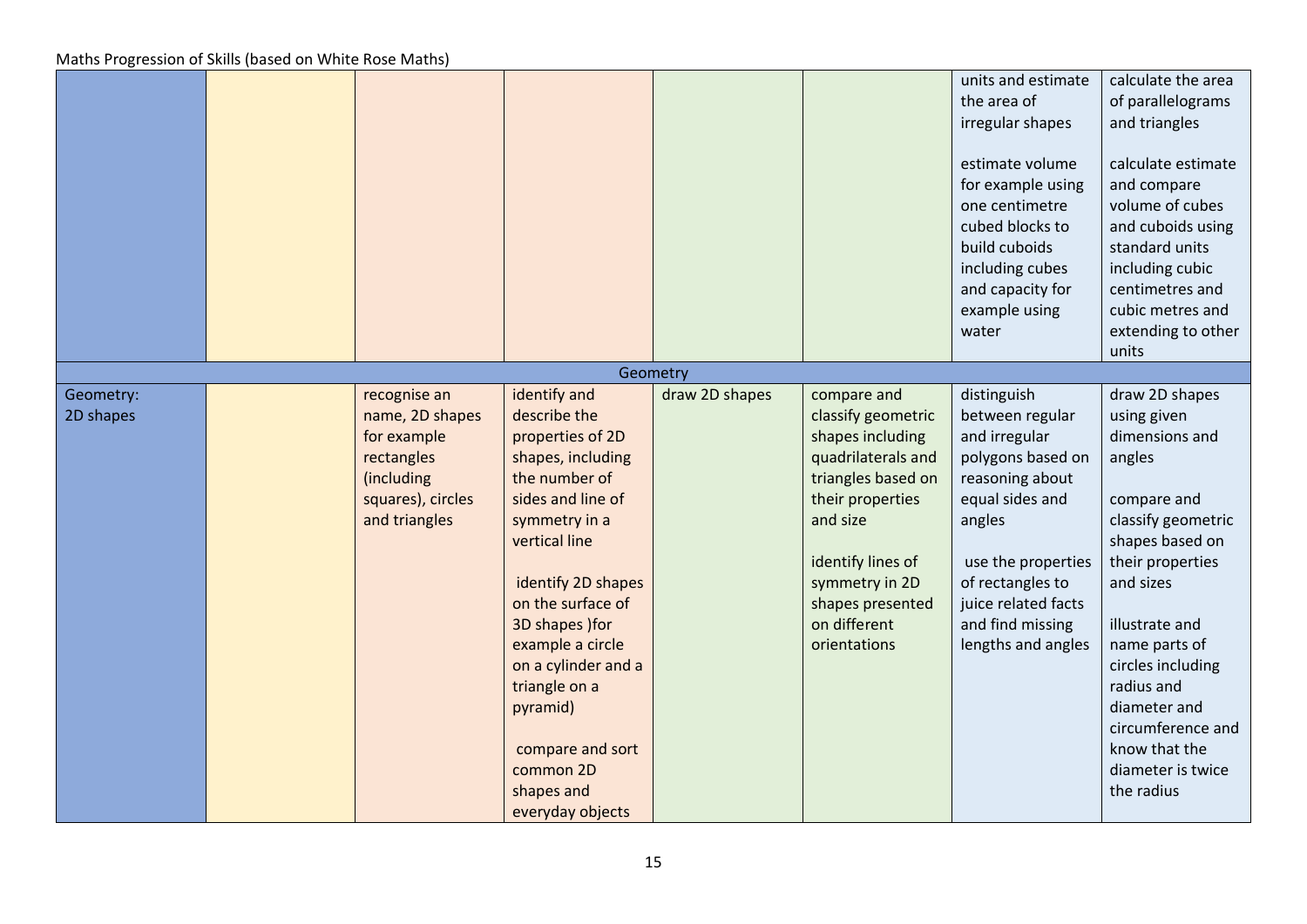| Geometry:<br>3D shapes        | recognise and<br>name common 3D<br>shapes for<br>example cuboids<br>including cubes<br>pyramids and<br>spheres | recognise and<br>name common 3D<br>shapes for<br>example cuboids<br>including cubes<br>pyramids and<br>spheres<br>compare and sort<br>common 3D | make 3D shapes<br>using modelling<br>materials<br>recognise 3D<br>shapes in different<br>orientations and<br>describe them                                                                                                                                                                                                                                                                                           |                                                                                                                                                                                                                                                                                                             | identify 3D shapes<br>including cubes<br>and other cuboids<br>from 2D<br>representations                                                                                                                                                                                                                                      | recognise<br>describe and build<br>simple 3D shapes<br>including making<br>nets                                                                                                                                               |
|-------------------------------|----------------------------------------------------------------------------------------------------------------|-------------------------------------------------------------------------------------------------------------------------------------------------|----------------------------------------------------------------------------------------------------------------------------------------------------------------------------------------------------------------------------------------------------------------------------------------------------------------------------------------------------------------------------------------------------------------------|-------------------------------------------------------------------------------------------------------------------------------------------------------------------------------------------------------------------------------------------------------------------------------------------------------------|-------------------------------------------------------------------------------------------------------------------------------------------------------------------------------------------------------------------------------------------------------------------------------------------------------------------------------|-------------------------------------------------------------------------------------------------------------------------------------------------------------------------------------------------------------------------------|
|                               |                                                                                                                | shapes and                                                                                                                                      |                                                                                                                                                                                                                                                                                                                                                                                                                      |                                                                                                                                                                                                                                                                                                             |                                                                                                                                                                                                                                                                                                                               |                                                                                                                                                                                                                               |
| Geometry:<br>Angles and lines |                                                                                                                | everyday objects                                                                                                                                | recognise angles<br>as a property of<br>shape or a<br>description of a<br>turn<br>identify right<br>angles recognise<br>that two right<br>angles make half a<br>turn three make<br>3/4 of a turn and<br>four a complete<br>turn; identify<br>whether angles<br>are greater than or<br>less than a right<br>angle<br>identify horizontal<br>and vertical lines<br>and pairs of<br>perpendicular and<br>parallel lines | identify acute and<br>obtuse angles and<br>compare and<br>order angles up to<br>two right angles by<br>size<br>identify lines of<br>symmetry in 2D<br>shapes<br>represented in<br>different<br>orientations<br>complete a simple<br>symmetrical figure<br>with respect to a<br>specific line of<br>symmetry | know angles are<br>measured in<br>degrees: estimate<br>and compare<br>acute, obtuse and<br>reflex angles<br>draw given angles,<br>and measure them<br>in degrees<br>identify:<br>angles at a point<br>and one whole<br>turn<br>angles at a point<br>on a straight line<br>and half a turn<br>other multiples of<br>90 degrees | find unknown<br>angles in any<br>triangles,<br>quadrilaterals and<br>regular polygons<br>recognise angles<br>where they meet<br>at a point, on a<br>straight line or are<br>vertically opposite<br>and find missing<br>angles |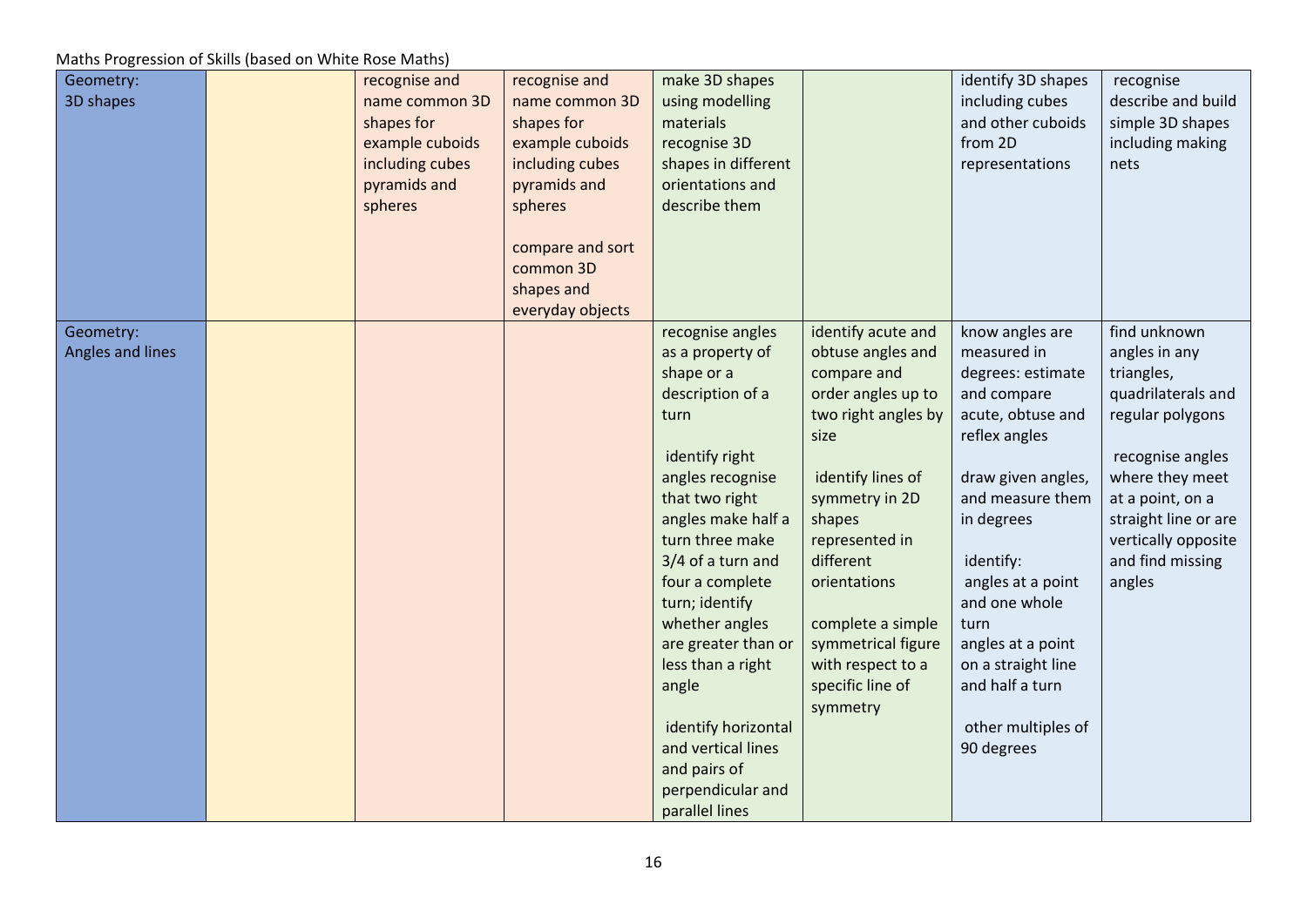| Geometry:             | describe position | order and arrange   |                    | describe positions   | identify describe   | describe positions  |
|-----------------------|-------------------|---------------------|--------------------|----------------------|---------------------|---------------------|
| Position and          | direction and     | combinations of     |                    | on a 2D grid as      | an represent the    | on the full         |
| <b>Direction</b>      | movement,         | mathematical        |                    | coordinates in the   | position of a shape | coordinate grid all |
|                       | including whole,  | objects in patterns |                    | first quadrant       | following a         | 4 quadrants         |
|                       | half, quarter and | and sequences       |                    |                      | reflection or       |                     |
|                       | three quarter     |                     |                    | describe             | translation, using  | draw and            |
|                       | turns             | use mathematical    |                    | movements            | the appropriate     | translate simple    |
|                       |                   | vocabulary to       |                    | between positions    | language, and       | shapes on the       |
|                       |                   | describe position   |                    | as translations of a | know that the       | coordinate plane,   |
|                       |                   | direction and       |                    | given unit to the    | shape has not       | and reflect them in |
|                       |                   | movement            |                    | left/ right and up/  | changed             | the axes            |
|                       |                   | including           |                    | down                 |                     |                     |
|                       |                   | movement in a       |                    |                      |                     |                     |
|                       |                   | straight line and   |                    | plot specified       |                     |                     |
|                       |                   | distinguishing      |                    | points and draw      |                     |                     |
|                       |                   | between rotation    |                    | sides to give to     |                     |                     |
|                       |                   | as a turn and in    |                    | complete a given     |                     |                     |
|                       |                   | terms of right      |                    | Polygon              |                     |                     |
|                       |                   | angles for quarter, |                    |                      |                     |                     |
|                       |                   | half and three      |                    |                      |                     |                     |
|                       |                   | quarter turns       |                    |                      |                     |                     |
|                       |                   | clockwise and       |                    |                      |                     |                     |
|                       |                   | anticlockwise       |                    |                      |                     |                     |
|                       |                   |                     | <b>Statistics</b>  |                      |                     |                     |
| Statistics:           |                   | interpret and       | interpret and      | interpret and        | complete read and   | interpret and       |
| Present and           |                   | construct simple    | present data using | present discrete     | interpret           | construct pie       |
| interpret             |                   | pictograms, tally   | bar charts,        | and continuous       | information in      | charts and line     |
|                       |                   | charts, block       | pictograms and     | data using           | tables including    | graphs and use      |
|                       |                   | diagrams and        | tables             | appropriate          | timetables          | these to solve      |
|                       |                   | simple tables       |                    | graphical methods    |                     | problems            |
|                       |                   |                     |                    | including bar        |                     |                     |
|                       |                   |                     |                    | charts and time      |                     |                     |
|                       |                   |                     |                    | graphs               |                     |                     |
| Statistics:           |                   | ask and answer      | solve one step and | solve comparison,    | solve comparison,   | calculate and       |
| <b>Solve Problems</b> |                   | simple questions    | two step questions | sum and              | sum and             | interpret the mean  |
|                       |                   | by counting the     | (for example How   | difference           | difference          | as an average       |
|                       |                   | number of objects   | many more? and     | problems using       | problems using      |                     |